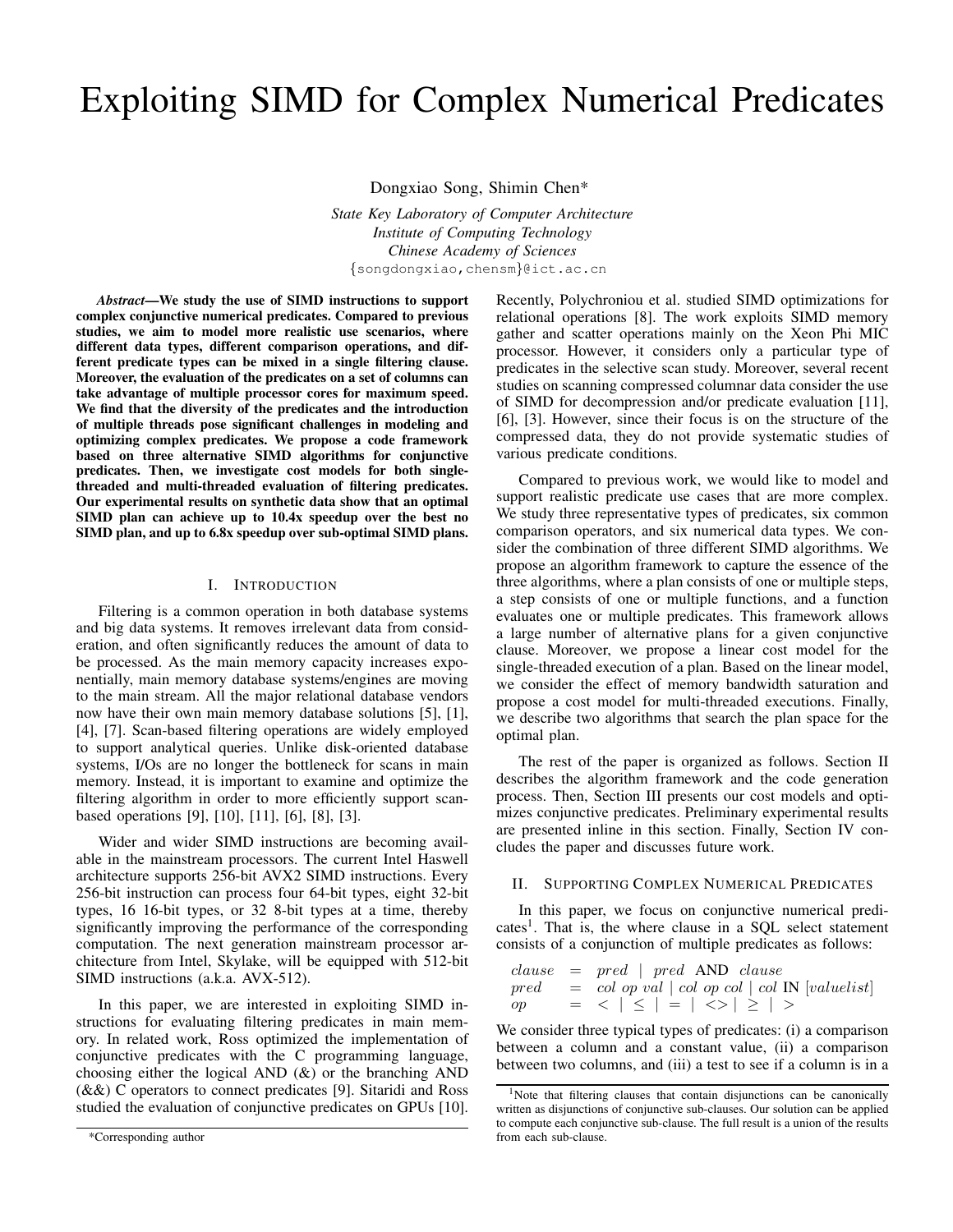given list of constant values. There are six types of comparison operations:  $\langle \xi, \xi, \xi, \xi \rangle$ , and  $\langle \xi, \xi, \xi \rangle$ . The columns and the values are 8-bit, 16-bit, 32-bit, 64-bit integers, single precision or double precision floating point numbers.

Compared to previous studies, there are several distinct features of our study. First, we model more realistic use scenarios where different predicate types, different comparison types, and different data types can be mixed in a single clause. Every predicate type requires its own SIMD implementation. Different data types are often of different sizes with different memory access and comparison costs. Second, we consider the SIMD algorithms for multiple conjunctive predicates. We propose an algorithm framework that combines three alternative algorithms into a set of potential execution plans. We perform template based code generation and cost-based optimization to choose the best plan. Finally, we consider and model multithreaded implementation of the SIMD based computation.

In the following, we first motivate and describe three alternative SIMD based algorithms to compute multiple predicates in Section II-A. Then, we combine the three algorithms into an algorithm framework and employ template based code generation in Section II-B. Finally, we discuss the multithreaded implementation in Section II-C.

# *A. Algorithms for Computing Multiple Predicates*

We assume a column oriented main memory database environment, similar to MonetDB [2] and SAP HANA [7]. A numerical attribute is stored as a column in memory, i.e. an array of numerical values. All the attributes of a table are stored in the same order. That is, the array index corresponds to the record ID (a.k.a. RID) of the record, and the attributes of the same record can be retrieved from the associated columns at the same index. The result of the evaluation of a clause is a list of RIDs of the records that satisfy the conjunctive predicates in the clause.

We implement and evaluate our solution on the mainstream Intel Haswell architecture supporting 256-bit SIMD instructions. In the following, we present our algorithms based on the Haswell AVX2 instruction set.

Supporting a Single Predicate. We show the example SIMD code for the three types of predicates in Figure 1. Since their code structures are similar, we show the full code in Figure 1(a) for  $col$   $>$  val, and show only the comparison portion of the codes for col > col2 and col IN [valuelist] in Figure 1(b) and (c), respectively.  $\text{mod } 56i$  is the C data type for the 256-bit SIMD register. We use a special prefix, s\_, to denote variables that are 256-bit SIMD values. All the examples in Figure 1 use 32-bit integer columns and values. A 256-bit AVX2 instruction can process eight 32-bit integer values at a time.

In Figure 1(a), the constant val is loaded into all the eight 32-bit integer locations in a SIMD register  $(s_{val})$ . Then, the main loop loads and compares eight records from the input col[] in every loop iteration. The comparison result is in a 256-bit bit mask, where every 32 bits are either 0xFFFF if the comparison outcome is true, or 0x0000 if false. The next portion of the code converts the SIMD bit mask into a normal bit mask, uses bit manipulation instructions to find the position

```
int n result = 0;
 \text{m256i s\_val} = \text{mm256\_set1\_epi32} (val);
for (int i=0; i+8 \cdot = nrecords; i+=8) {
 // compare 256 bit at a time and set the mask
 \text{\texttt{m256i}} s _col = _mm256_load_si256(&col[i]);
 \text{\texttt{m256i}} s_msk=_mm256_cmpgt_epi32(s_col,s_val);
 // convert mask and put rids into result[]
 unsigned int mask = _{mm256\_movemask} ps(s\_msk);
 for (int m= _mm_popcnt_u32(mask); m>0; m--) {
  int which = _bit scan forward (mask);
  result[nresult++]= i + which;mask = \_ \blacksquare h s r \blacksquare u 32 (mask);
}
}
/ / p r o c e s s t h e r e s t o f t h e i n p u t
```
 $(a)$  col  $>$  val

 $\text{\texttt{m256i}} \quad \text{s}\text{-}\text{col} = \text{mm256}\text{\texttt{load}}\text{-}\text{si256}(\& \text{col}[i]);$  $\text{m256i s}_\text{1}$  s  $\text{col2} = \text{mm256}_\text{1}$  load  $\text{si256}$  (& c ol 2 [i ]);  $\_m256i$  s $_{rmsk=mm256\_cmpgt\_epi32(s\_col, s\_col2);}$ 

(b) SIMD comparison code for  $col > col2$ 

```
\text{\texttt{m256i}} \quad \text{s}\text{-}\text{col} = \text{mm256}\text{-}\text{load}\text{-}\text{s1256}(\& \text{col}[i]);\text{m256i s_val} = \text{mm256_set1_epi32(intnlist[0]);\text{\texttt{m256i}} s_msk=_mm256_cmpeq_epi32(s_col,s_val);
  m256i s msk2;
for (k=1; k< in num; k++)s_v = val = \text{mm256} \text{ set1} \text{ epi32} (\text{inlist} [k]);s_{\text{msk2} = \text{mm256} \text{cm} peq epi32 (s_{\text{col}}, s_{\text{val}});
   s_{\text{msk}} = \text{mm256}_{\text{or}} = \text{si256} (s_{\text{msk}}, s_{\text{msk2}});}
```

```
(c) SIMD comparison code for col IN [value list]
```
Fig. 1. Supporting a single predicate with SIMD. (The inputs are 32bit integer columns and values. There are nrecords records. The result RIDs are in result[0..nresult].)

of every 1 in the mask, and compute the result RID by adding the 1's position and the starting array index of the iteration.

Note that we have chosen the above implementation of the mask conversion after testing a number of alternative implementations. For example, one alternative implementation is to test every bit in the mask with an if branch. However, this alternative implementation incurs significant testing cost when the selectivity is low and many branch mispredictions when selectivity is medium.

Figure 1(b) and (c) omit the main loop and the mask conversion code, which are the same as in Figure 1(a). To compute  $col > col2$ , the code in Figure 1(b) loads eight values from both columns and compares them using a SIMD instruction. The code in Figure 1(c) can handle any number of values in the value list. It achieves this by using a loop<sup>2</sup>, where s<sub>col</sub> is compared to every value in the list. The generated bit masks are OR-ed together, since a record satisfies the condition if it matches any value in the value list.

To support a different data type and/or a different comparison type, we modify the above example codes. The code structure remains the same. The main change is to use the SIMD instructions of the specific data type and/or the specific comparison type. The number of records to process per

<sup>&</sup>lt;sup>2</sup>Note that our code generation process unrolls the loop into sequential code as in\_num is known given the value list, as explained in Section II-B.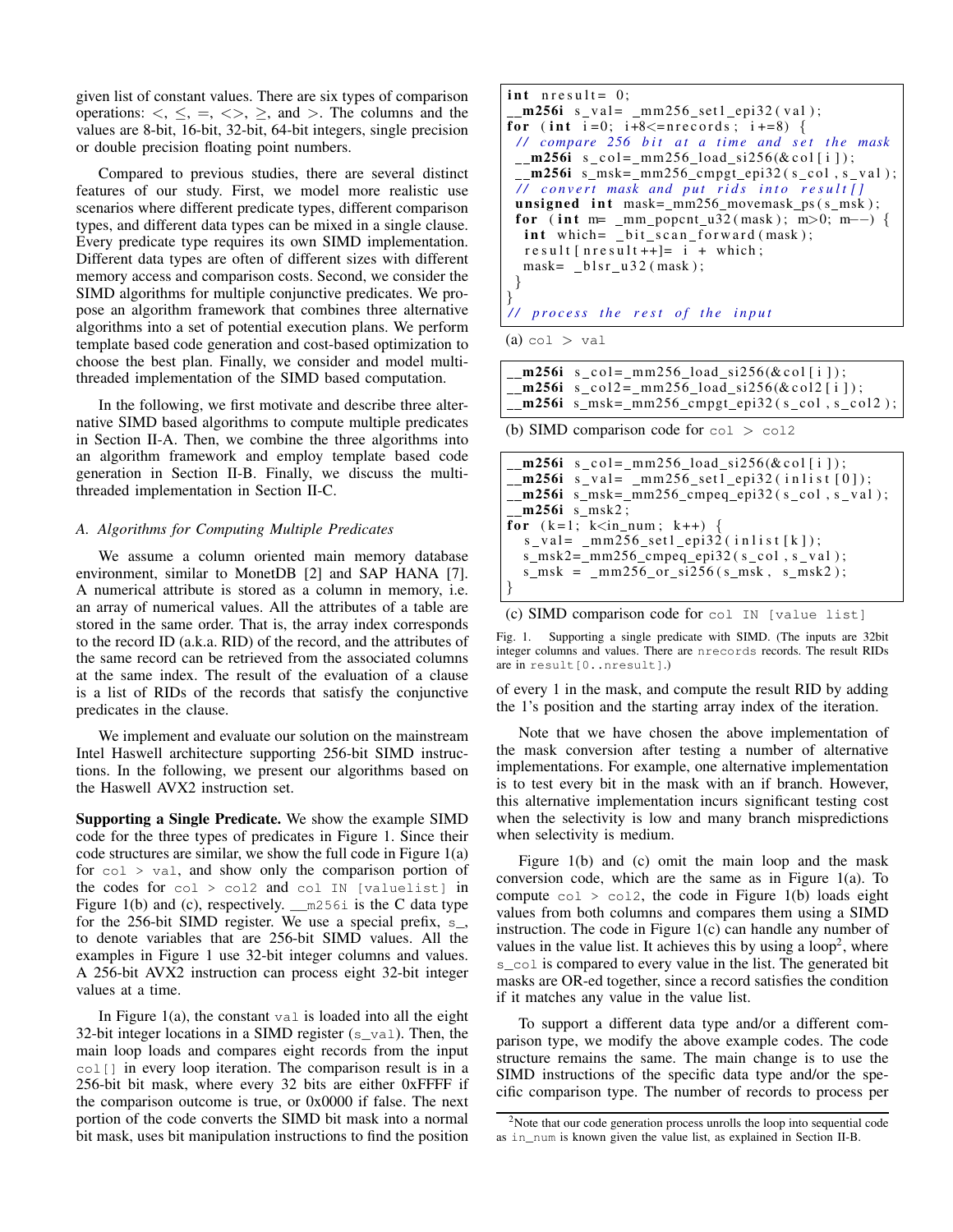```
for (int i=0; i+num \leq=nrecords; i+=num) {
unsigned int mask= 0xFFFF;
 / / p r o c e s s p r e d i c a t e 1
 unsigned int msk1 = 0;
for (int j=0; j < num; j+=n1) {
  load data and compute s_msk;
  msk1 = (msk1 < n1) | mm256_movemask_ps (s_msk);}
mask &= msk1;
 / / p r o c e s s more p r e d i c a t e s
convert mask and put rids into result [];
}
```
(a) Algorithm 1: evaluating all predicates together

```
1. Compute Predicate 1 on all records,
   put RIDs into result1 [];
2. Compute Predicate 2 on records given by
   r e sult [ ], put RIDs into result 2 [ ];
. . . . . .
k. Compute Predicate k on records given by
   resultk_1 [], put RIDs into resultk [];
```
(b) Algorithm 2: evaluating predicates one by one

```
1. Compute Predicate 1 on all records,
   store the results in a bitmap;
2. Compute Predicate 2 on all records,
   store the results in a tempbmp;
   bitemap = bitmap bit = wire - AND tempbmp;. . . . . .
k. Compute Predicate k on all records,
   store the results in a bitmapk;
   bitemap = bitmap bit = wire - AND tempbmp;k+1. convert bitmap to RIDs;
```
(c) Algorithm 3: evaluating predicates then combining bitmaps

Fig. 2. Algorithms for multiple conjunctive predicates.

iteration is adjusted as:

$$
nrecPerIter = \frac{256}{8 \cdot sizeof(type)}\tag{1}
$$

Next, we describe three baseline algorithms to process multiple conjunctive predicates. Algorithm 1 scans through all the relevant columns at the same time, evaluating all the predicates. In comparison, Algorithm 2 and Algorithm 3 scan columns one by one. They differ in two aspects: (i) a predicate is evaluated either on all the records or on only the records that satisfy previous predicates, (ii) intermediate results are stored either as RID lists or as bitmaps. The following provides more details of the three algorithms.

Algorithm 1: Evaluating All Predicates Together. Our first algorithm to evaluate multiple conjunctive predicates is to extend the comparison code in Figure 1 to compute all the predicates. In the loop body, the predicates are evaluated one by one to generate a bit mask per predicate. Then all the bit masks are AND-ed together to obtain the conjunctive result. Finally, the resulting bit mask is converted to RIDs in a similar fashion as in Figure 1(a).

However, this simple solution does not work if columns with different data sizes are present in the conjunctive predicates. Suppose  $n1$ ,  $n2$ , ... are the number of records per iteration (or loop stride) as computed by Equation 1 for every

predicate, respectively. The problem arises if  $n1$ ,  $n2$ , ... are not the same. Our solution is illustrated in Figure 2(a). We set  $num = LCM(n1, n2, ...)$ , which is the least common multiple of the individual loop strides. Then, for a predicate (e.g., predicate 1), an inner loop is introduced to compute and concatenate  $\frac{num}{n!}$  bit masks before AND-ing the concatenated mask to the global mask. Note that the smallest data size is one byte, and thus *num* is at most  $\frac{256}{8} = 32$ . Therefore, 32-bit unsigned int is large enough for the concatenated mask.

Algorithm 2: Evaluating Predicates One by One. The second algorithm evaluates a predicate entirely before evaluating the next predicate, as shown in Figure 2(b). Step 1 in the algorithm is exactly the same as in Figure 1. The rest of the steps are also very similar. The main difference is that they do not directly load contiguous data from the underlying columns because the records that satisfy all previous predicates usually scatter across the column. Therefore, we employ a SIMD gather operation to retrieve the data values with the RIDs (i.e. the array indices) given by the previous result [].

Algorithm 3: Evaluating Predicates then Combining Bitmaps. The third algorithm evaluates every predicate separately. As shown in Figure 2(c), every predicate is evaluated on all the records. The evaluation is similar to Figure 1 except that the mask conversion is omitted. Instead, the bit mask is copied to an intermediate buffer that will hold the entire bitmap of the comparison result. All the bitmaps are bit-wise AND-ed together. In the end, the result bitmap is converted into RIDs.

Both Algorithm 1 and Algorithm 3 compute the predicates on all the records regardless of selectivity, while Algorithm 2 avoids predicate computation for records that do not satisfy previous predicates. Therefore, Algorithm 2 may perform better when selectivity is low. On the other hand, when selectivity is high, Algorithm 2 pays higher overhead for the saving and reading of the intermediate results and the SIMD gather operations. Comparing Algorithm 1 and 3, we see that Algorithm 1 will typically be faster because it consumes the bit masks on the fly without storing the intermediate bitmaps. However, Algorithm 1 requires generating and compiling code for a set of predicates. In contrast, the high-level logic of Algorithm 3 in Figure 2(c) is generic. It is also feasible to pre-generate the code for each predicate type, comparison type, and data type combination, which is  $3*6*6=108$  combinations here. Therefore, this solution is interesting for ad-hoc queries where code generation cost may be significant.

#### *B. Template Based of Code Generation*

Code Framework. We propose a code framework to combine the three algorithms into an execution plan for evaluating multiple conjunctive predicates as follows:

- *plan*: an execution plan consists of one or multiple steps, using the high-level structure of Algorithm 2 in Figure 2(b). Every step returns an RID list containing records that satisfy the predicates up to this step. If there are multiple steps, then Step k evaluates only the records in the RID list generated by Step k-1,  $(k>2)$ ;
- step: a step consists of one or multiple functions. If it has only one function, then the function computes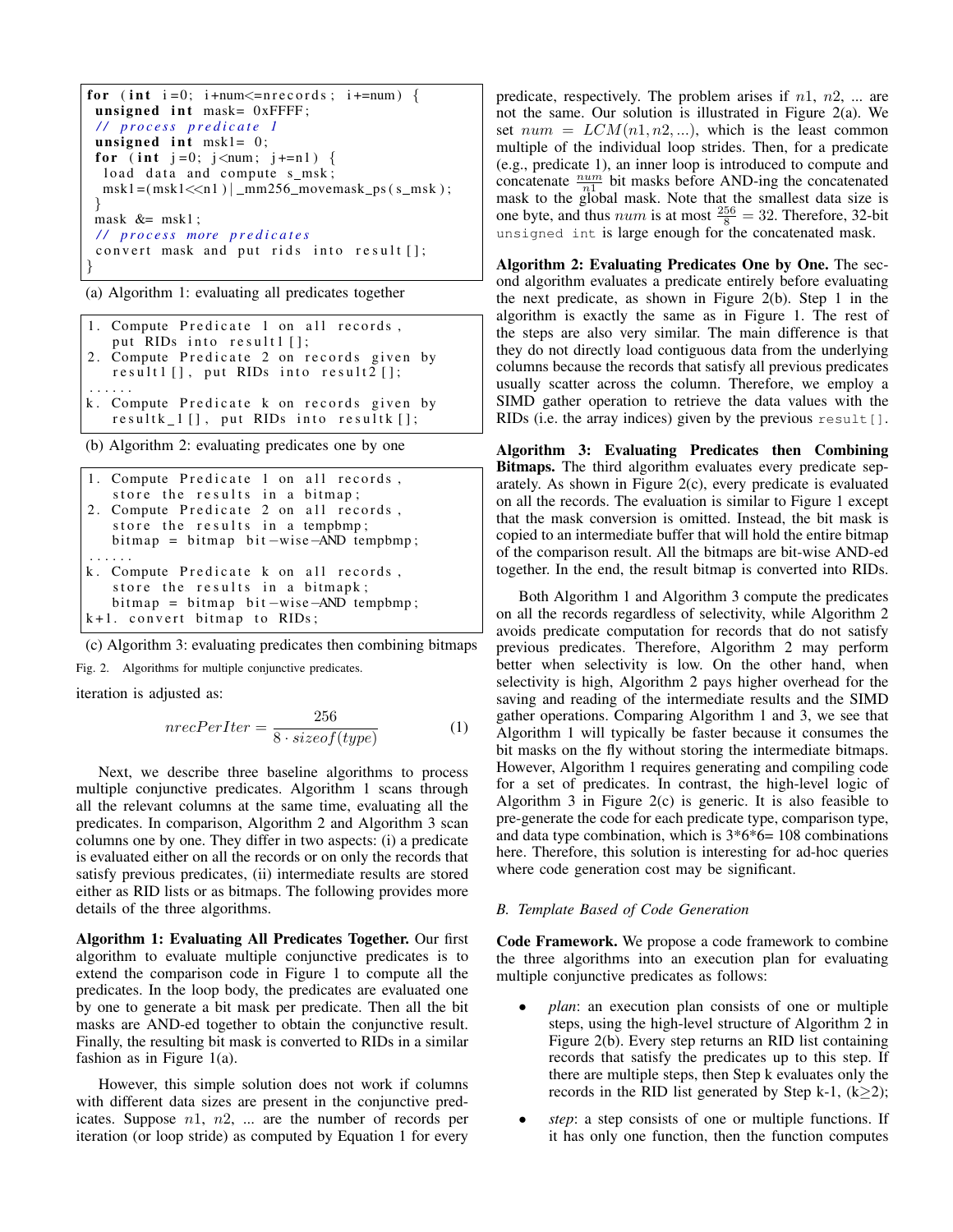an RID list as in Algorithm 1. If it has multiple functions, then every function computes a bitmap, and the step follows the high-level structure of Algorithm 3 to merge all the bitmaps and generate an RID list.

function: a function evaluates one or multiple predicates. If it is the only function in a step, then the function performs Algorithm 1. Otherwise, the function omits the mask conversion portion of the code, and computes a bitmap as the result.

We write a plan as a sequence of predicates. We use  $\rightarrow$  to separate steps, parentheses to separate functions, and commas to separate predicates in a function.

For example, given a clause with four predicates

p1 AND p2 AND p3 AND p4

the plan for Algorithm 1 is  $(p1, p2, p3, p4)$ . It has a single step with a single function. The function evaluates all four predicates. A plan for Algorithm 2 is  $(p1) \rightarrow (p2) \rightarrow (p3) \rightarrow$  $(p4)$ . It has four steps, each having a single function. And the plan for Algorithm 3 is  $(p1)(p2)(p3)(p4)$ . It contains a single step. The step combines the bitmaps from four functions.

In addition to the above three algorithms, the code framework allows execution plans that combine features from the three algorithms. For example,  $(p1, p2) \rightarrow (p3, p4)$  is a plan that performs two subsequent steps. The first step computes both  $p1$  and  $p2$  together in a function. The second step examines only the records satisfying the first step and computes  $p3$ and  $p4$  in a function.

Code Generation. Given a plan, we take a template based approach to generate code in C/C++. Then, we compile the code into a dynamic library with  $g++$  with  $-ma\nu x^2$ , load the dynamic library with dlopen, and run the code.

We take advantage of C preprocessing macros in composing the code templates. In addition, we design a pattern parser that supports the patterns defined in Table I to facilitate code generation. For example, the SIMD comparison can be implemented in the template as follows:

|  |  | $\_mm256i$ s $\_mask = \frac{\text{simd}}{\text{cmd}}(s \_col, s\_val);$ |  |
|--|--|--------------------------------------------------------------------------|--|
|--|--|--------------------------------------------------------------------------|--|

Our code generation module specifies simd\_cmp based on the column data type and the comparison operation in a specific predicate. In this way, the same code template can be effectively reused.

The 'if' pattern is used to select a snippet of code from multiple alternative code snippets. For example, we put the code snippets of the three predicate types into the same template, and use a key to control which code snippet should be compiled.

The 'for' pattern repeats a portion of the code template. This is useful for supporting multiple values in an IN value list, multiple predicates in a function, multiple functions in a step, and multiple steps in a plan. The code is unrolled into sequential code to enable better optimizations by C/C++ compilers.

| TABLE I. CODE TEMPLATE PATTERNS.                            |  |  |  |
|-------------------------------------------------------------|--|--|--|
| $\S$ {key}                                                  |  |  |  |
| Substitute the occurrence with $symbol[key]$                |  |  |  |
| $\S$ {key[id]}                                              |  |  |  |
| Substitute the occurrence with symbol [key[id]].            |  |  |  |
| If symbol [id] exists, then first substitute id with        |  |  |  |
| symbol[id].                                                 |  |  |  |
| #if $\S$ {key} == value                                     |  |  |  |
| STATEMENTS1                                                 |  |  |  |
| #else                                                       |  |  |  |
| STATEMENTS2                                                 |  |  |  |
| #endif                                                      |  |  |  |
| If symbol [key] is value, then produce STATEMENTS1, oth-    |  |  |  |
| erwise produce STATEMENTS2                                  |  |  |  |
| $\S$ {for (key=start; key < end; key+=step)}                |  |  |  |
| <b>STATEMENTS</b>                                           |  |  |  |
| $\{endfor\}$                                                |  |  |  |
| start, end, step must be integers or they are defined       |  |  |  |
| in the symbol table as integers. The for loop has (end -    |  |  |  |
| start)/step iterations. In each iteration, key takes a dif- |  |  |  |
| ferent integer value, and STATEMENTS are produced with key  |  |  |  |
| substituted by the integer value.                           |  |  |  |
|                                                             |  |  |  |

# *C. Multi-threaded Implementation*

We support multi-threaded evaluation of conjunctive predicates. There are two concerns. First, we would like to balance the loads across the threads. Second, we would like the data to be evaluated in every thread to start at 32-byte address boundaries so that efficient aligned SIMD loads can be used.

To address the concerns, we allocate all the columns starting at 32-byte boundaries. Given  $m$  threads, we divide the total number  $(N)$  of records into m conceptual chunks so that Chunk 0 to Chunk  $m - 2$  contain the same number of records, while the last Chunk  $m-1$  may contain slightly fewer records. Chunk  $k$  is assigned to thread  $k$  to process. Therefore, the threads have similar amount of loads.

Moreover, we make sure that the number of records in Chunk 0 to Chunk  $m - 2$  is a multiple of 32. That is, the number of records in Chunk 0 is  $32 \cdot \lceil \frac{N}{32m} \rceil$ . In this way, it is easy to see that all the columns in all the chunks start at 32-byte boundaries regardless of column data types.

# III. MODELING AND OPTIMIZING PLANS

We propose a linear cost model for a single-threaded plan in Section III-A. Then, based on this model, we consider the memory bandwidth saturation problem and propose a cost model for multi-threaded evaluation in Section III-B. Finally, we describe how to perform cost-based optimization in Section III-C.

#### *A. Modeling Single-threaded Plans*

The cost of a plan is a linear combination of all the steps:

$$
C_{plan} = \sum_{i=1}^{n_{step}} C_{stepi}
$$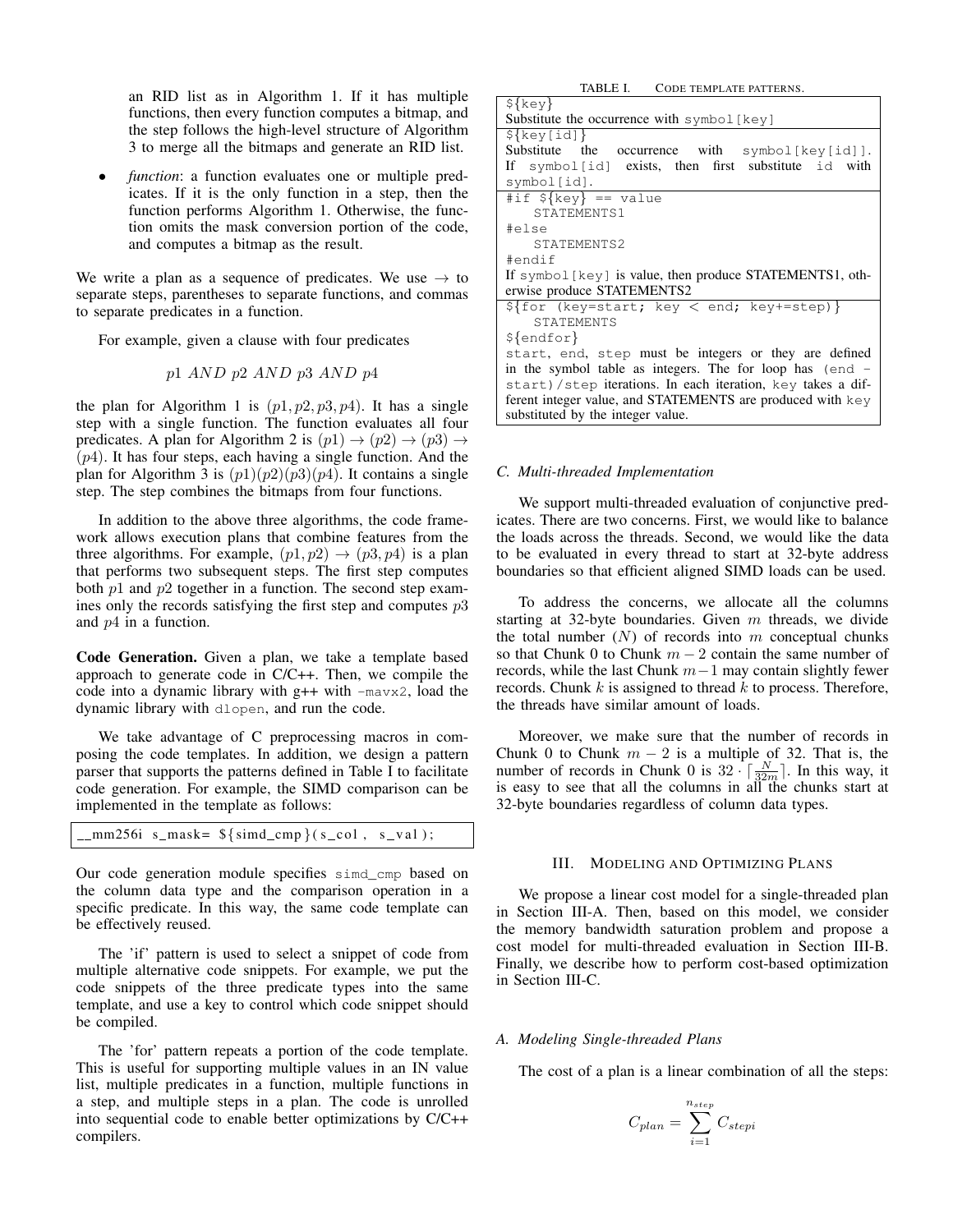The cost of a step depends on whether or not the step is the first step and whether the step consists of one or multiple functions:

$$
C_{stepi} = \n\begin{cases} C a_{1,1} & \text{if } i = 1 \text{ and } n_{fun1} = 1 \\ \sum_{j=1}^{n_{fun1}} C b_{1,j} + C_{merge} & \text{if } i = 1 \text{ and } n_{fun1} > 1 \\ S e l_{i-1} C c_{i,1} & \text{if } i > 1 \text{ and } n_{funi} = 1 \\ S e l_{i-1} (\sum_{j=1}^{n_{funi}} C d_{i,j} + C_{merge}) & \text{if } i > 1 \text{ and } n_{funi} > 1 \end{cases}
$$

The first step reads the original records, while the subsequent steps all read a subset of records.  $Sel<sub>i-1</sub>$  is the combined selectivity of the first  $i - 1$  steps. If there is a single function, the step simply calls the function. In contrast, If there are multiple functions, the cost of the step consists of the cost of every function and the cost to merge the bitmaps.

The cost of a function is a linear combination of the cost of evaluating every predicate, the cost of converting masks into RIDs (in  $Ca$  and  $Cc$ ) or copying bit masks into intermediate bitmaps (in  $Cb$  and  $Cd$ ), and certain fixed cost to set up and run the function.

$$
Ca_{1,1} = C_{fixed} + N_{iter}(\sum_{k=1}^{n_{pred1,1}} C_{pred1,1,k} + Sel_1C_{maskconv})
$$
  
\n
$$
Cb_{1,j} = C_{fixed} + N_{iter}(C_{pred1,j,1} + Sel_1C_{maskcopy})
$$
  
\n
$$
Cc_{i,1} = C_{fixed} + N_{iter}(\sum_{k=1}^{n_{predi,1}} C'_{predi,1,k} + Sel_iC_{maskconv})
$$
  
\n
$$
Cd_{i,j} = C_{fixed} + N_{iter}(C'_{predi,j,1} + Sel_iC_{maskcopy})
$$

The subscript  $x, y, z$  means Step x Function y Predicate z. Ca and Cc evaluates multiple predicates in a function and generates an RID list, while  $Cb$  and  $Cd$  evaluates a single predicate and computes an entire bitmap. Note that  $C_{\text{pred}}$ , j, k and  $C_{\text{pred}}$ , j, k are the same except that the latter retrieves column values using the SIMD gather operation.

The cost of a predicate consists of the SIMD memory read cost and the SIMD comparison cost. The read cost and the comparison cost are dependent on the data type. We find that for a given numerical type, the SIMD comparison instruction of different comparison operation usually has the same latency and throughput. Therefore, the predicate cost can be computed as follows:

$$
C_{pred} =
$$
\n
$$
\begin{cases}\nC_{read(type)} + C_{cmp(type)} & \text{if col op val} \\
2C_{read(type)} + C_{cmp(type)} & \text{if col op col2} \\
C_{read(type)} + C_{cmp(type)} & \text{if col IN [valuelist]} \\
+(n_{in}-1)C_{cmp2(type)}\n\end{cases}
$$

For  $Cpredi, j, k$  and  $C'predi, j, k$ , we use two sets of read parameters

Parameter Estimation and Model Precision. We generate synthetic columns of data, synthetic predicates, and various plans. We measure the execution time of evaluating the plans. Using the linear model, we obtain a set of linear equations as follows:

$$
\begin{bmatrix} c_1 \\ c_2 \\ \dots \\ c_u \end{bmatrix} = \begin{bmatrix} w_{11} & w_{12} & \dots & w_{1v} \\ w_{21} & w_{22} & \dots & w_{2v} \\ \dots & \dots & \dots & \dots \\ w_{u1} & w_{u2} & \dots & w_{uv} \end{bmatrix} \begin{bmatrix} p_1 \\ p_2 \\ \dots \\ p_v \end{bmatrix}
$$

There are  $u$  measurements and  $v$  unknown parameters.  $ws$  are the parameters that can be computed from either the plan or the data, such as the numbers of iterations, the numbers of



Fig. 3. Modeling single-threaded plans.

records and the selectivities. In this case, there are  $v = 57$ unknown parameters. We compute the unknown parameters by using non-negative least squares since the parameters should be non-negative.

All the experiments are run on a ThinkCentre M8500t workstation equipped with an Intel Haswell I7-4770 CPU (4 cores, 8 threads, 32KB L1D, 256KB L2, and 8MB L3 cache)  $(a, b)$  and 16GB DRAM, running Ubuntu 14.04 LTS. The Linux kernel version is 3.13.0-24-generic and the GCC version is 4.8.2. We generate synthetic data that are randomly uniformly distributed. We generate the six types of data and the three types of predicates. We vary the number of columns and the constructed plans. Altogether, we generate 648 different configurations to run experiments.

Figure 3(a) shows the precision of our single threaded cost model. We see that 52% of the experiments have less than 5% of errors, 84% of the experiments see less than 10% of errors, and the average error is 5.9%.

An interesting question to ask is whether the CPU cache sizes play a significant role in determining the performance. Figure 3(b) shows the micro-benchmark result of evaluating a single predicate on a 32-bit integer column while varying the selectivity and the underlying data size. When selectivity is low, the average run time of a record has only minor changes when the data size changes. On the other hand, there is a clear upward trend when selectivity is 50% and 100%. This means that the SIMD loading performance is not very sensitive when the data does not fit into the cache, while the writing of the RIDs is quite sensitive. Our cost model does not yet consider the cache effect, which will be interesting future work.

#### *B. Modeling Multi-threaded Plans*

We consider cost models for multi-threaded evaluation of plans. Figure 4 shows the idea of our solution. We divide the linear components of the single-threaded model into two categories: compute related components and memory related components. If a component is compute related, then its contribution to the overall run time is considered fully parallelizable because the computation can be performed on different CPU cores without significantly interfering with each other. On the other hand, if a component is memory related, we observe that the memory bandwidth is often saturated with only a small number of threads (e.g., 3). Therefore, the contribution of the component must reflect this saturation effect as shown in Figure 4. The total cost is the sum of the two parts.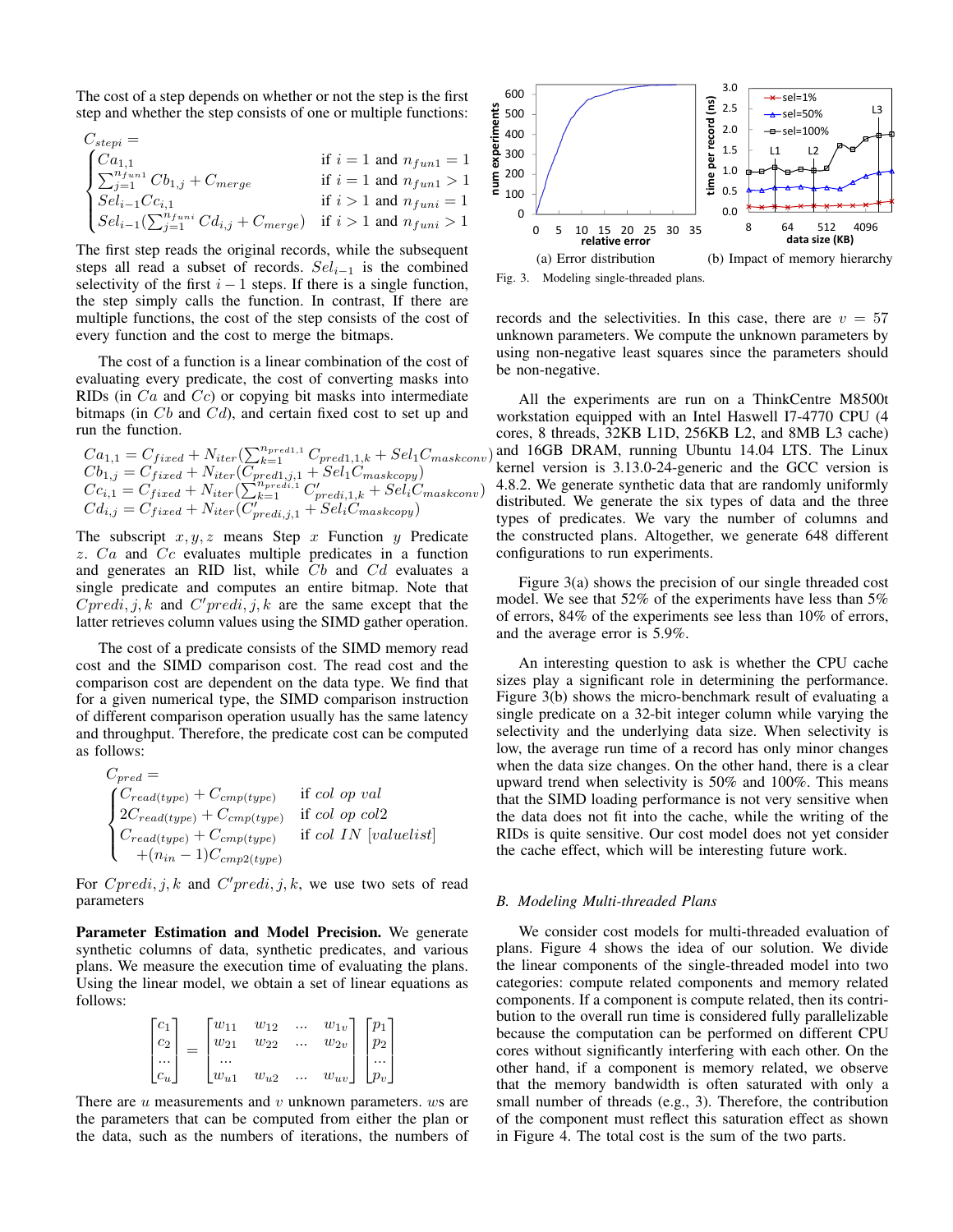

We rewrite the single-threaded cost model:

$$
C\_plan = C\_compute + C\_memory
$$

Then, the cost model for  $m$  threads is as follows:

$$
C\_plan(m) = \frac{C\_compute}{m} + max(\frac{C\_memory}{m}, C\_saturate)
$$

Here,  $C\_saturated$  has the same form as  $C\_memory$  except that all the parameters are replaced with new (unknown) parameters. We call these new parameters in the saturated case, saturated parameters.

We can estimate the model parameters in a similar fashion as the single-threaded case. Here, given a configuration with a plan and a set of columns, we can compute the single-threaded  $C_{\_}plan$ ,  $C_{\_}complex$  and  $C_{\_}memory$  using the single-threaded model. Then we can measure the multithreaded execution time,  $C_{\mathcal{L}}$  plan(m). In this way, we can find the saturated cases and use them to formulate a linear squares problem for the saturated parameters.

Figure 4 shows the error distribution for the multi-threaded cost model. We see that 85% of the experiments see less than 5% errors, 96% of the experiments see less than 10% errors, and the average errors are 3.0%. This means that the saturation effect helps improve the model precision compared to the single-threaded case.

# *C. Plan Optimization*

We implemented two algorithms for selecting the optimal plans. The first algorithm enumerates all the possible plans and finds the best plan with the lowest cost. Ross [9] pointed out that the number of plans grows factorially for evaluating conjunctive predicates without SIMD. The code structure involves more flexibility than the no SIMD cases. Therefore, the number of SIMD plans grows at least factorially. Consequently, the enumeration algorithm will soon become intractable when the number of predicates becomes large.

We also implemented a greedy approximation algorithm to find a good plan. The algorithm works as follows. It first puts all the predicates into a single function. Then, it tries to move every predicate to the second step and computes the benefit. From all the predicates, it greedily moves the best predicate with a positive benefit (if any) to the second step. After that, it repeats to see if any more predicates should be moved to the second step. When there are no more predicates to be moved to the second step, it goes on to examine if any predicates should be moved from the second to the third step, and so on. In most of the cases that we see, two steps are good enough.



Fig. 5. Experimental result for a 6-predicate clause on synthetic data.

Figure 5 is the experimental result for evaluating a clause with 6 conjunctive predicates:

$$
Col_{int8} < 30 \ AND \ Col_{int16} < 80
$$
\n
$$
AND \ Col_{int32} < 100 \ AND \ Col_{int64} < 50
$$
\n
$$
AND \ Col_{float} < 10.0 \ AND \ Col_{double} < 90.0
$$

The data type is marked as the subscript of the Col. We randomly generate 1024000 records. Each data value in every column is uniformly distributed in  $[0, 99]$ . Therefore, the selectivity of a predicate (e.g.,  $Col_{int8} < 30$ ) can be easily seen (e.g., 30%).

In Figure 5, we vary the number of threads on the Xaxis. The Y-axis reports the average time for processing every record. The lower the better. We have evaluated five plans. We implement and optimize no SIMD plans by following the description in the previous work [9]. The optimal no SIMD plan performs the worst among all the plans. This clearly shows the benefit of exploiting SIMD for predicate evaluation. The three middle plans correspond to the three Algorithms in Section II-A. The optimal plan consists of two steps the first predicate and the fifth predicate are evaluated in Step 1. The combined selectivity is 3%. Then the rest of the predicates are evaluated in Step 2. Our approximation algorithm achieves the same optimal plan as the enumeration algorithm in this case.

Overall, the optimal plan achieves 6.3–10.4x speedups over the best no SIMD plan, and 3.0–6.8x speedups over the other SIMD plans. Interestingly, the best performance is reached with three threads. This means that there is plenty of CPU power left unused because of the memory bandwidth bottleneck.

## IV. CONCLUSION AND FUTURE WORK

In conclusion, SIMD can be effectively exploited to improve the performance of conjunctive numerical predicates. However, the actual algorithm employed may have a very significant impact on the achieved performance. We have proposed a SIMD code framework, and cost models for modeling both the single-threaded and multi-threaded execution of the generated code. Our experiments show that the errors of the cost models are lower than 10% in most cases. The optimal plans computed based on the cost models achieve significantly better performance than both the no SIMD plan and the other SIMD plans.

As the next step, we would like to perform more extensive evaluation of our solution. We would like to use TPCH data and real-world data in the evaluation. Moreover, we plan to integrate our implementation with an open-source main